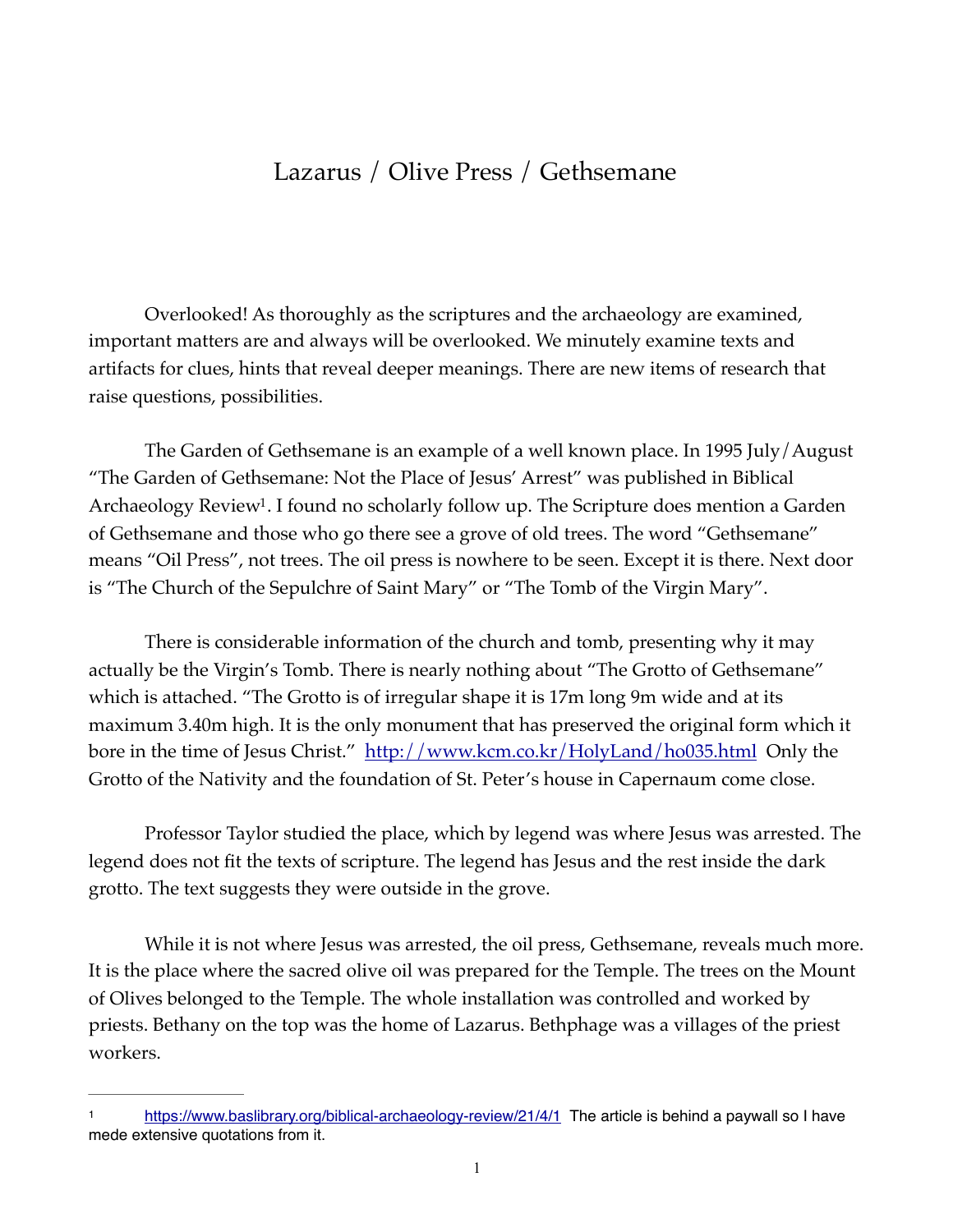<span id="page-1-2"></span>There is another implication. This was where Jesus and his followers often stayed, John 18:2. Think of that, it was Passover. All Jews were required to come to celebrate. Those nearby, a few days walk came every Passover, Pentecost and Succoth. Jesus, many others, were also there for Hanukkah John 7:2. Three or more times a year, they would have returned to the same place each time. The documentary record for Passover was between 2 1/2 and 3 million<sup>[2](#page-1-0)</sup>. Every closest, rooftop and patch of ground was taken for miles. The weather was pleasant, no rain. Camping was not much different than staying homes without indoor plumbing and A/C. They may have had a second tandoor oven so they didn't to need to carry one. It was a huge market fair. Everyone brought things to buy and sell. Marriages and other business were arranged. It was a party. The women, who spent hours spinning, weaving at home, were free. It was easier to come back to the same place each time. All those with Jesus had been coming for their whole lives.

This was a religious festival. Everyone was praying Shema morning and evening. The regular daily service were being held by their home synagog group. Some went to The Temple to experience the worship there. The great teachers, Gamaliel, Shammai, and others were lecturing large crowds. The greater the teacher ,the greater the crowd who gave them gifts. They would listen to other synagog choirs, singing contests, dancing contests. It was a timeof new psalm creation<sup>[3](#page-1-1)</sup> some remained popular. Those who had grown colder in the faith were re-inspired. From the time of the Maccabees, there had been a great revival in religious fervor.

<span id="page-1-3"></span>Professor Taylor wrote: "The cave, within a property now owned by the Franciscan Custody of the Holy Land, certainly looks unimpressive. Enclosed in a flat-roofed, semicircular building, the cave is reached by a long corridor to the right of the courtyard leading to the traditional Tomb of the Virgin. Its placement makes it seem an afterthought, though in fact it was a Christian holy site long before anyone thought to place the Tomb of the Virgin Mary beside it. The interior of the rather spartan cave has traces of two levels of Byzantine (fourth–sixth-century) mosaics, intriguing medieval ceiling and wall decorations, and modern altars on a modern stone floor. These features, however, do not seem too

<span id="page-1-0"></span><sup>&</sup>lt;sup>[2](#page-1-2)</sup> "the people came about him not fewer in number than three millions". Josephus The Wars of the Jews Book II, Ch. 14 ", "amounts to two millions seven hundred thousand and two hundred persons " Flavius Josephus. "The Wars of the Jews; or the history of the destruction of Jerusalem." Book VI Chapter 9:4

David Instone-Brewer Traditions of the Rabbis in the Era of the New Testament vol. 2A: Feasts and Sabbaths: Passover and Atonement. t.Pes.4.15 (Z.4.12): The crowded Passover of King Agrippa "One time Agrippa the King wanted to know how many workers. He said to them, the priests: Set aside for me the kidney from each and every Passover [offering]. And they set aside for him 600,000 pairs of kidneys "-Three hundred thousand Passover lambs suggests a minimum of 5 million adults

<span id="page-1-1"></span><sup>&</sup>lt;sup>[3](#page-1-3)</sup> http://thesignofconcord.com/uploads/The Psalm and Qumran.pdf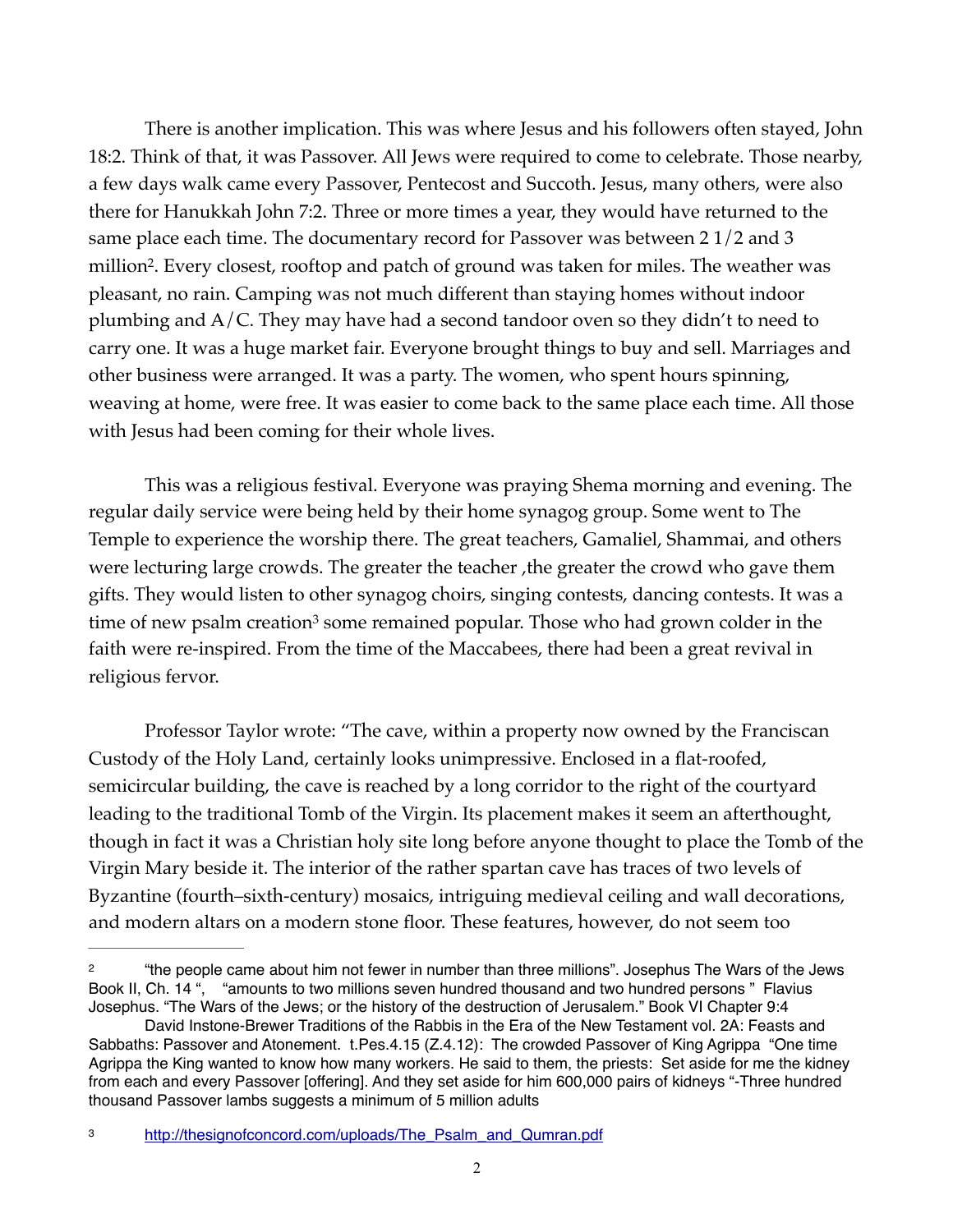inspiring to most visitors and testify only to the fact that the cave has been modified many times over the course of its long history."

"The interior of the Gethsemane cave has greatly changed over the centuries, and only vestiges of its original use remain. The present floor is about 40 inches above the level of the original floor. The cave is extremely large, measuring approximately 36 by 60 feet (11 by 18 meters). The cave roof was supported by four rock-cut pillars, three of which still exist. As noted above, the remains of the wide original entrance can be seen on the north side. An oilpress probably stood in a roughly square artificial cave extension in the eastern wall."

"The spacious cave would have been a useful storage area as well. Oil-presses were only used in the autumn and winter, after the olive harvest; by spring, when the festival of Passover took place, caves that held olive-presses were used only for storage. Therefore, when Jesus and his disciples were in Jerusalem for Passover, the cave would not have been used for oil pressing. However, it would have been an excellent place to spend the night: warm, dry and roomy, with a cistern inside for water. . . . . .At festival times, thousands of people came to Jerusalem, and every lodging in the city and surrounding villages was taken. Any kind of shelter would have been considered as a lodging place. This cave was close to Jerusalem and probably securely located in a pleasant, cultivated enclosure."

"Only in the early sixth-century account by Theodosius do we find explicit mention of Gethsemane as a large cave.He writes: "This place is in a cave, and now two hundred monks go down there." The people were used to crowded conditions we would accept.



V. Corbo, Ricerche Archeologiche Garo Nalbandian

Plan of the Cave of Gethsemane. The interior of the Cave of Gethsemane.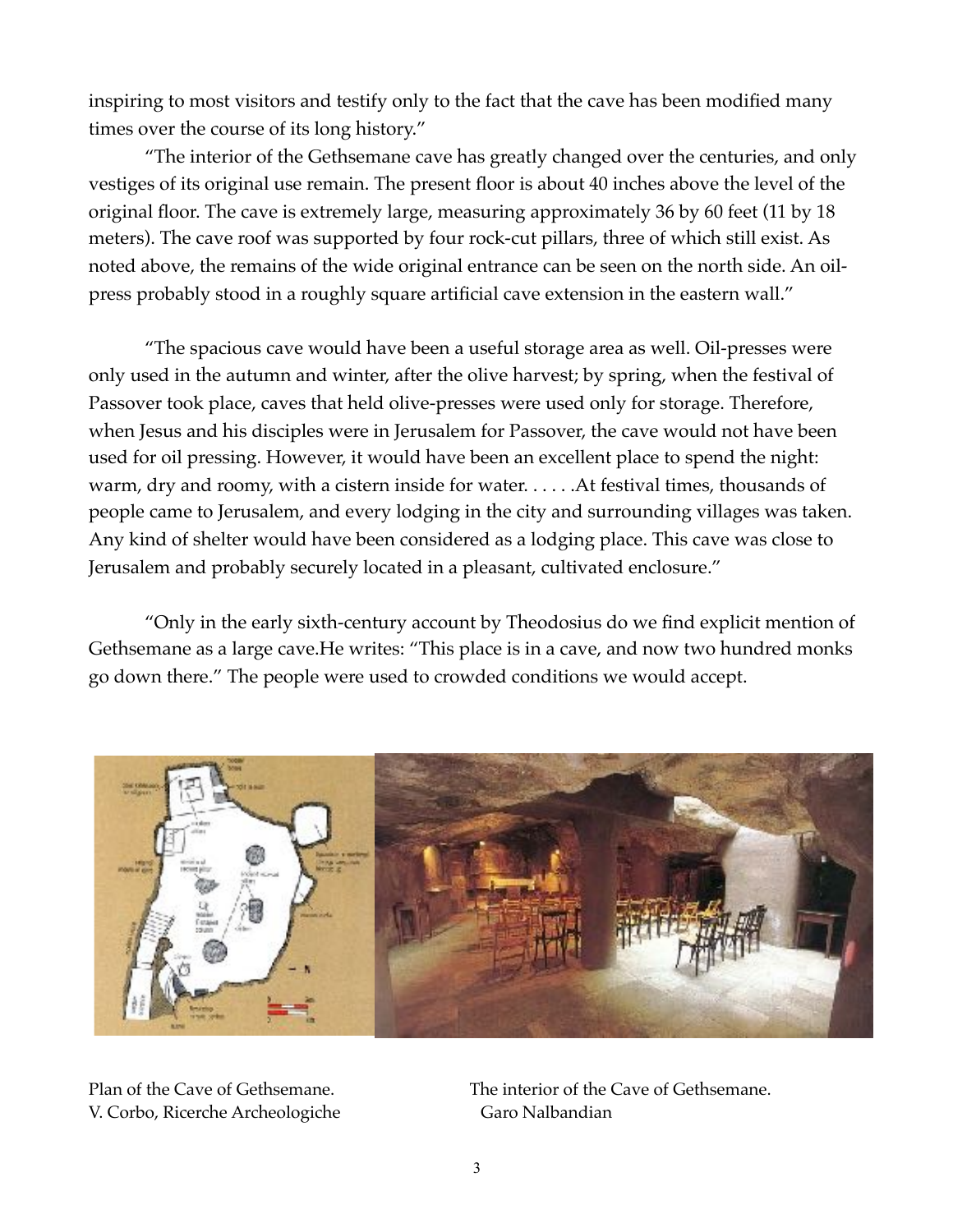## al Monte Degli Ulivi, Gerusalemme

The Grotto was close to the Temple, just outside the Golden Gate. It was the equivalent to a Five Star Hotel. Why was Jesus able to use it? It was not first come, first served! Only someone high and powerful, like the Master of the Sacred Oil would have had that authority. Who? Why? Consider a few months before, Jesus raised Lazarus after he had been dead for four days. John 11: 45: **"**Therefore many of the Jews who had come to visit Mary, and had seen what Jesus did, believed in him."The word translated here as "Jews" is both true and misleading. Everyone was a "Jew". In this context the word designates the leadership of the people.<sup>4</sup>The description of the Banquet at Lazarus' home in John 12 implies that this was not the small home of an average man. The implication could be that Lazarus is the Master of the Sacred Oil.

<span id="page-3-1"></span>The pictures always show Jesus with the twelve or a small group. The Scriptures mention that there were many more with him. Luke 8:2f **"**and also some women who had been cured of evil spirits and diseases: Mary (called Magdalene) from whom seven demons had come out; Joanna the wife of Chuza, the manager of Herod's household; Susanna; and many others". Acts 1:21f "choose one of the men who have been with us the whole time the Lord Jesus was living among us, beginning from John's baptism to the time when Jesus was taken up from us. For one of these must become a witness with us of his resurrection." There were more than just two men with them from the beginning. Do you think others who were healed, saw miracles, heard him speak might have also joined in? The scriptures by convention do not mention wives and children. The twelve disciples and nearly everyone else had them. Lazarus, Mary and Martha were married with children.

The large house was the business office for the Sacred Oil. The Master' wife was in charge of the servants. Mary and Martha could have had a separate apartment. In Luke 10:38-42, Martha did not need to direct them. She could have listened with Mary and the others. It would have been a large group. There was an order of rank. Sitting at feet designates an official disciple, further back were the followers. Mary, identified as sitting at the feet, could be considered a statement she ranks as a disciple and Jesus accepted her as one. In modern times Mary Magdalene is sometimes called the thirteenth disciple but she is not so identified in the Scriptures.

Where are Mary and Martha's husbands? Why are they living with their brother? Large enterprises were run by a family from the family home. Important positions were kept

<span id="page-3-0"></span><https://blog.israelbiblicalstudies.com/jewish-studies/who-are-the-jews-in-the-gospel-of-john/> [4](#page-3-1) <https://www.cfi.org.uk/downloads/jew-in-newtestament.pdf>